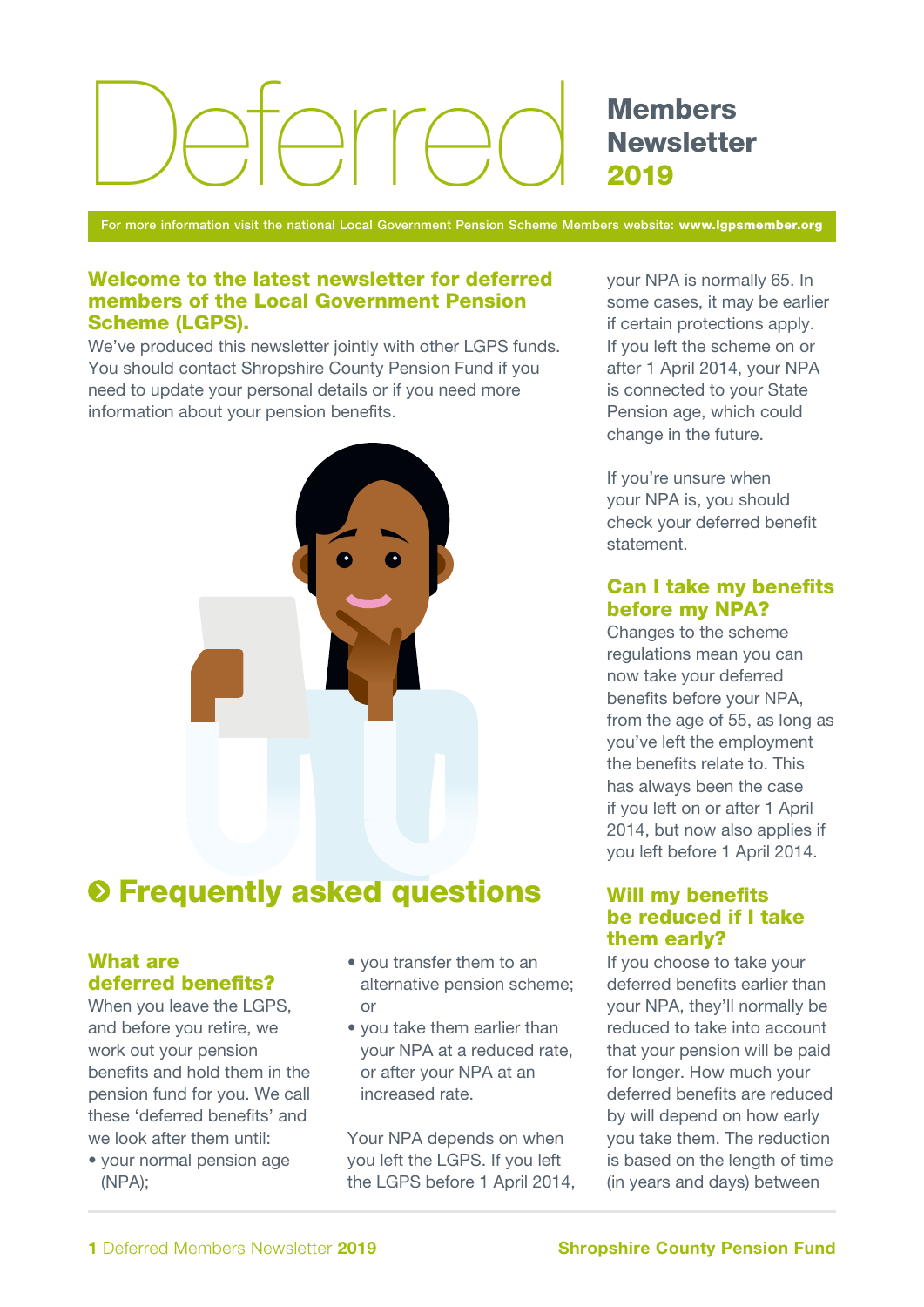the date you take them and your NPA.

The early-retirement reduction factors are set by the government and can vary from time to time. The current factors are shown in the table below.

| <b>Number</b><br>of years<br>paid early | <b>Pension</b><br>reduction | Lump-sum<br>reduction (for<br>membership<br>to 31 March<br>2008) |
|-----------------------------------------|-----------------------------|------------------------------------------------------------------|
| $\Omega$                                | 0%                          | 0%                                                               |
| 1                                       | 5.1%                        | 2.3%                                                             |
| 2                                       | 9.9%                        | 4.6%                                                             |
| 3                                       | 14.3%                       | 6.9%                                                             |
| 4                                       | 18.4%                       | 9.1%                                                             |
| 5                                       | 22.2%                       | 11.2%                                                            |
| 6                                       | 25.7%                       | 13.3%                                                            |
| $\overline{7}$                          | 29.0%                       | 15.3%                                                            |
| 8                                       | 32.1%                       | 17.3%                                                            |
| 9                                       | 35.0%                       | 19.2%                                                            |
| 10                                      | 37.7%                       | 21.1%                                                            |
| 11                                      | 41.6%                       | Does not apply                                                   |
| 12                                      | 44.0%                       | Does not apply                                                   |
| 13                                      | 46.3%                       | Does not apply                                                   |

To take your benefits early, please fill in the 'application for payment of benefits' form at least three months before the date when you want to take your benefits. This form can be found on our website.

#### Can I take my deferred benefits later than my NPA?

If you left the LGPS after 1 April 1998, you can choose to leave your benefits in the LGPS past your NPA, but we must pay these to you when you reach 75. In this case your benefits would be increased for late payment. If you left before 1 April 1998 you must take your benefits when they're due.

#### Can I take my deferred benefits if I'm unable to work due to ill health?

If you are ill and cannot work, you can ask your former employer to pay your deferred benefits early, without a reduction, whatever your age. Contact your former employer if you would like to discuss this. Your health condition must meet the rules set out in the regulations.

## How do my deferred benefits keep their value against inflation?

Every April, your deferred benefits are adjusted in line with inflation. The pension increase applied to your benefits is measured by the Consumer Price Index (CPI) as at the previous September. For April 2019, this is 2.4%.

#### What happens to my deferred benefits if I die?

If you're a deferred member and you die, your eligible dependants may be entitled to a lump-sum death grant and survivor's pension.

#### If you left the LGPS before

1 April 2008, the death grant would be the same as your lump-sum retirement grant shown on your statement and includes any increases to your pension since the date you left.

#### If you left on or after 1 April

2008, the death grant would be five times your deferred pension, plus any pension

increases since the date you left.

After your death, the following people may receive a pension.

- Your husband, wife or registered civil partner
- Any eligible children
- If you were a member of the LGPS on or after 1 April 2008, an eligible cohabiting partner (someone you live with as if you were married)

Check how much your dependants could receive by logging in to our secure members' website at www.shropshirecountypensionfund.co.uk You can also name who you would like to receive the death grant.

#### How do I update my personal details?

If you want to update the personal details shown on your annual statement (including your address), or you want to tell us about any other changes, please fill in the relevant form (for instance, the 'change of address' form). You can find these on the fund's website. Or, you can log in to your online account through 'My Pension Online' to update some of your personal details.

If your marital status changes, you should give us your original marriage certificate, civil partnership certificate or decree absolute, as appropriate, so that we can authorise the change.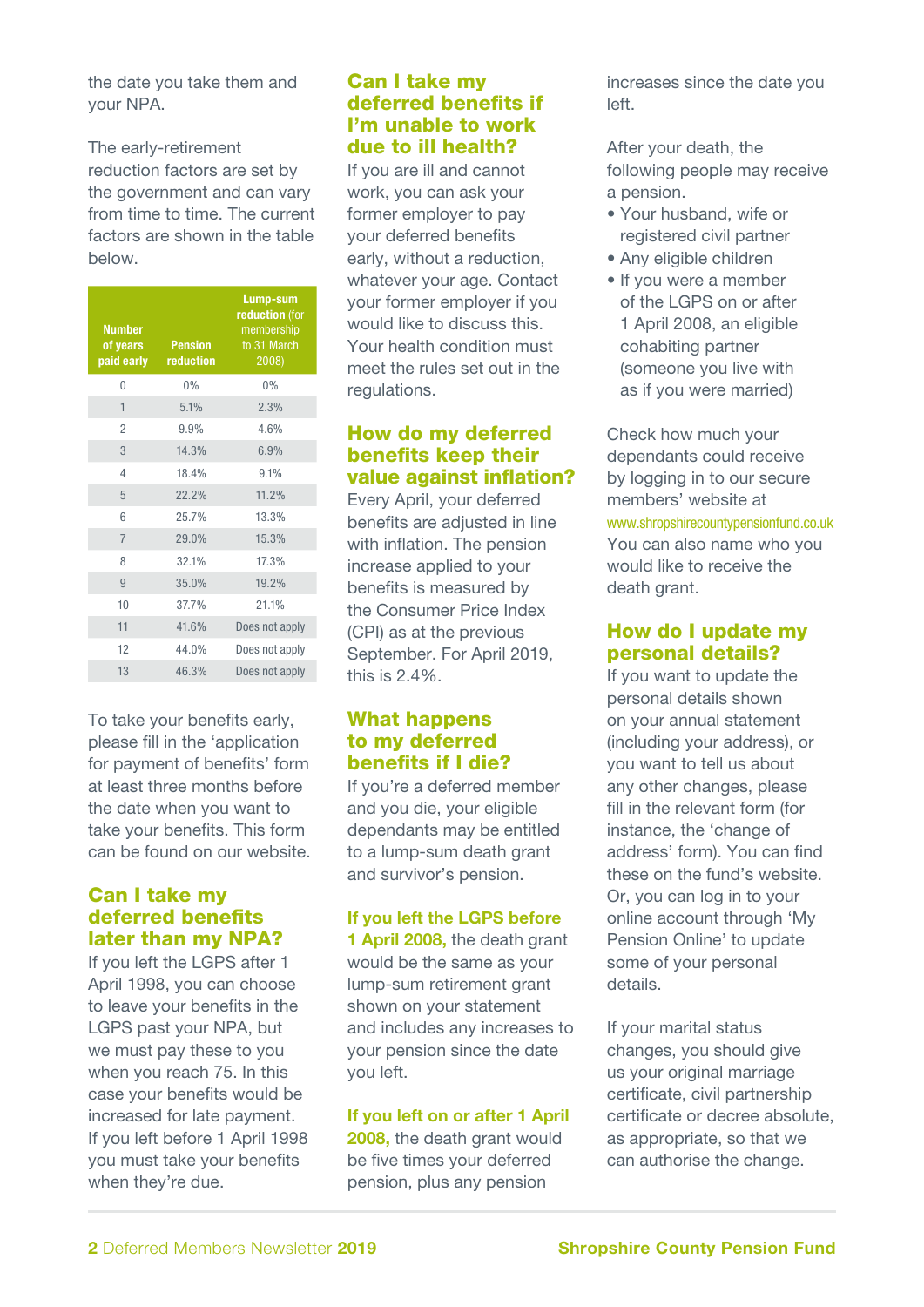## $\odot$  **Early payment** of deferred benefits for leavers before 1 April 1998 only

#### Last year we let you know about a change to the scheme rules if you left with deferred benefits before 1 April 1998.

We told you that the scheme rules had been changed to allow you to take your benefits at age 55 (rather than 60), or your NPA. Your NPA will be between 60 and 65 depending on when you joined the scheme. You can find this information on your deferred benefit statement.

A further change to the scheme rules now allows you to take your benefits at any time from age 55 (rather than only at 55 or your NPA). Your former employer doesn't need to give permission for you to take your benefits between the age of 55 and your NPA. You must take your deferred benefits at your NPA (if you've not taken them before).

Also, you no longer have to leave all local government employment to take your deferred benefits.

This means that if you're working in another local government employment (that is, a different employment to the one you were in when you built up your deferred benefits) you can now choose to take your deferred benefits

and continue in your local government employment.

The above changes are backdated to 17 April 2018. If you would like to apply for early payment of your deferred benefits, please contact us.

# **<sup>O</sup>** Changes to survivors' benefits for same-sex husbands, wives and civil partners

A change has been made as a result of a Supreme Court judgment (Walker v Innospec) which found that Mr Walker's husband was entitled to the same benefits that would have been paid if Mr Walker had died and left a widow in an opposite-sex marriage.



## Why does this apply to the LGPS?

The government believes that the implication of this judgment for all public-service pension schemes, including the LGPS, is that surviving civil partners or surviving same-sex husbands or wives should receive benefits equal to those that would be left to the widow of a male member of the scheme.

#### When does the change take effect from?

The change is backdated to the date that civil partnerships and same-sex marriages were introduced. This is 5 December 2005 for civil partnerships and 13 March 2014 for same-sex marriages.

This means that if a member of the LGPS has died leaving a surviving civil partner or a same-sex husband or wife, the survivor's pension will need to be reviewed and any extra amounts paid, if this applies. We are currently reviewing the effect of this change and will tell you if it applies to you.

The change will automatically be taken into account in survivors' benefits paid to civil partners and same-sex husbands and wives in the future.